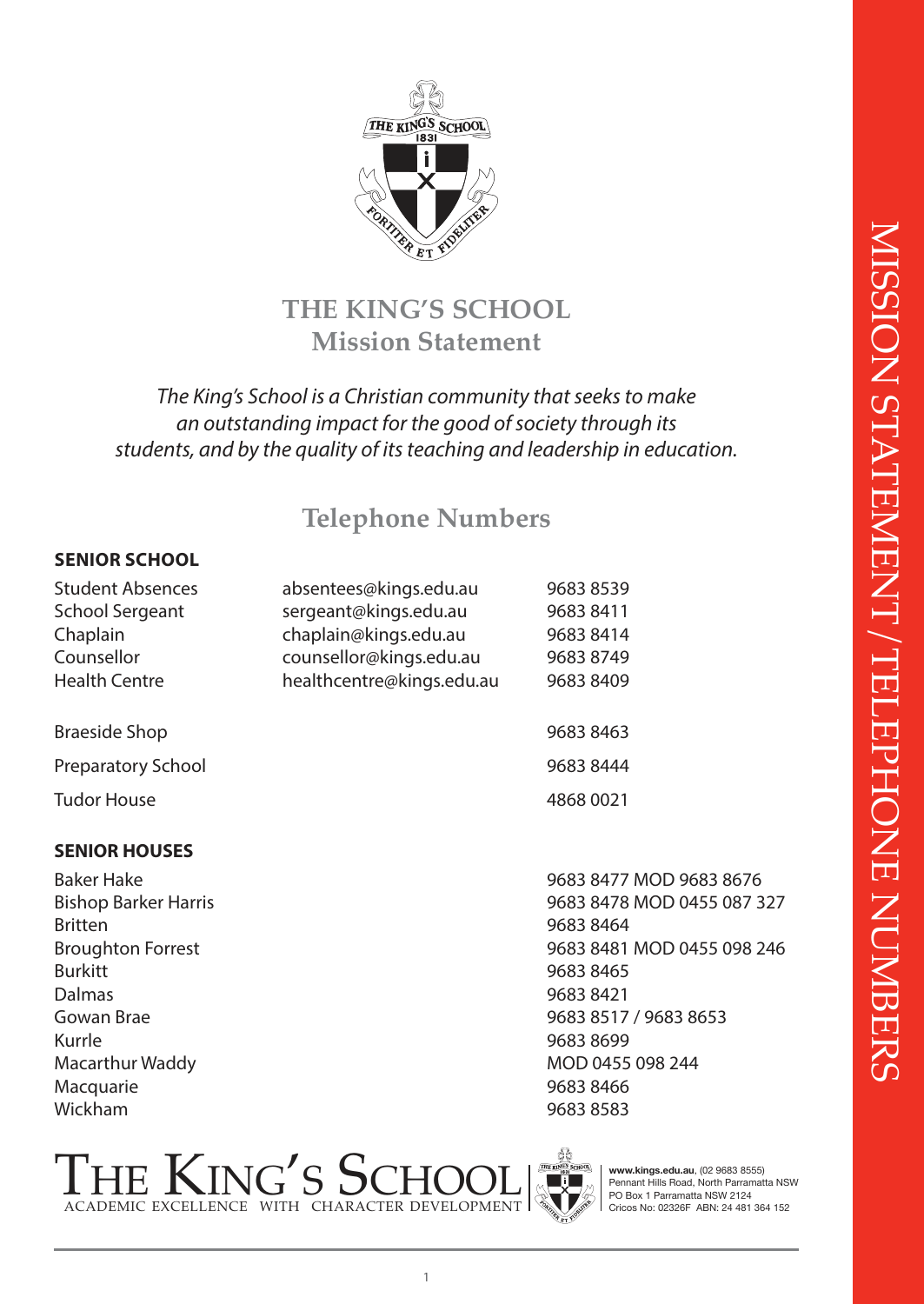

## **Contents**

CONTENTS

#### **Compassion**

We live to serve one another. Having compassion means caring for others, being kind and gentle. Compassion is stronger than sympathy or empathy, it is much more active and intentional. In a Christian sense, it is going out of one's way to help others, to be generous towards others, to care for others and stand up for others. Compassion is strongly aligned with humility and responsibility, for it is from an attitude of humility that we choose to take responsibility for others and reach out to them with compassion. Be compassionate.

#### **Humility**

We do not think more highly of ourselves than we ought. We are human and we share in the humanity of others. Being humble arises from our Christian belief that we are equal in the sight of God because we are all created in His image. Humility is strongly aligned with respect and compassion, for it is when we are humble that we are able to respect one another and are motivated to reach out to others with compassion. Being humble recognises that we are not always right, we get things wrong. Be humble.

#### **Respect**

We respect one another and ourselves. Respect involves valuing people and property so that neither is dishonoured. We respect other's beliefs and points of view. We do not bully or impose our will on others, whether in thought, word or deed. We respect ourselves by adopting a lifestyle that is balanced and promotes wellbeing. Respect is strongly aligned with humility and honesty, for it is when we are committed to the truth and able to recognise we may be wrong, that we are able to show respect. Show respect.

#### **Honesty**

We are honest. Honesty means being trustworthy, sincere and authentic. We are true to ourselves and one another. We do not mislead or misrepresent each other. As members of our community, our trust for one another depends on our honesty. Honesty is strongly aligned with integrity and respect for it is our commitment to being honest with each other that enables us to be trustworthy and live with integrity and to show respect for one another. Be honest.

#### **Integrity**

We live our lives with integrity. To demonstrate integrity means to live a life that is integrated and balanced, cohesive and coherent. As a community of integrity, we are unified and work together for the common good. We are trustworthy and reliable, we follow through with conviction and courage. Integrity is strongly aligned with responsibility and honesty, for when we are true to ourselves and one another and exercise responsibility, we demonstrate our integrity. Demonstrate integrity.

#### **Responsibility**

We take responsibility for others and ourselves. Responsibility means recognising that we share our lives with others in a shared world. Living and learning in community means taking responsibility for contributing positively and actively to our community and our world. Responsibility for our world means living sustainably. Responsibility is strongly aligned with compassion and integrity, for we reach out with compassion and demonstrate our integrity when we choose to take responsibility for ourselves and others. Take responsibility.

#### **Excellence**

We strive to be excellent for others and ourselves. We do this in order to make an outstanding impact for the good of society. Striving for excellence means seeking to improve and better ourselves, to be always growing. Our striving for excellence is that we may be excellent for the sake of others. Excellence is strongly aligned with a life of compassion, humility, respect, honesty, integrity and responsibility, for it is when we commit ourselves to serve others that we strive to be excellent for others. Strive for excellence.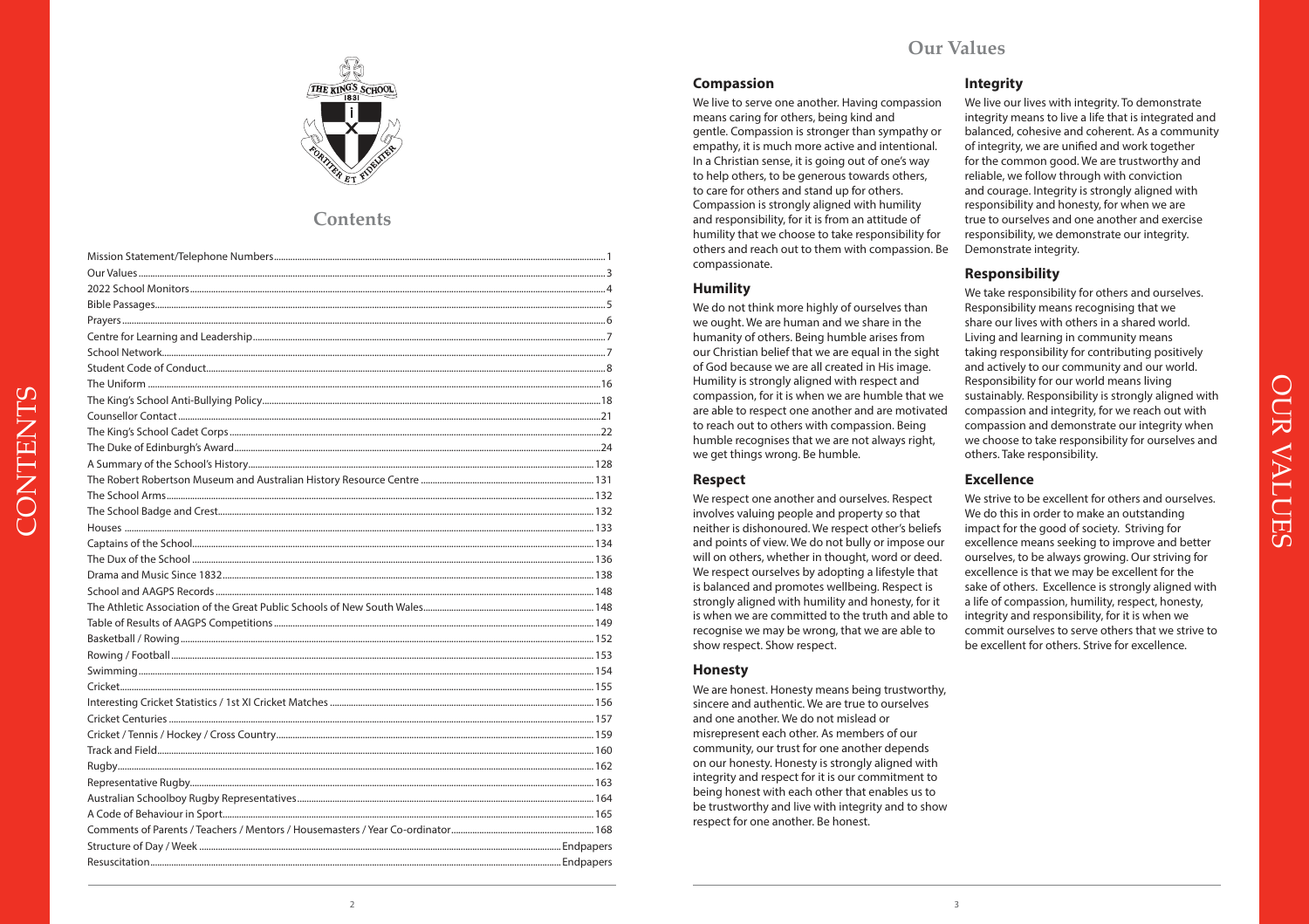## **Bible Passages**

#### **Bible Passages to Help in Time of Need**



### **2022 School Monitors**

**School Captain:** Robert Napoli **Vice-Captain:** Hugh Robinson

**Executive (Academics):** Rohan Srivastava **Executive (Character):** Amardeep Gill **Executive (Community):** Angus Williams

Caleb Adu-Osae Britten Samuel Baker Wickham (GB) Veer Benepal Britten Sam Dugan Baker Hake Tejasvin (TJ) Jethi Macquarie Harry Hando Broughton Forrest Giri Karthigeyan Burkitt Felix Leahy Bishop Barker Harris Angus Lee Kurrle (GB) Kyan Luu Kurrle Billy McKittrick Bishop Barker Harris Rory Menzies **Baker Hake** Ben Pavlakis **Dalmas** Harrison Pope Broughton Forrest Max Sinclair **Broughton Forrest (GB)** Angus Southwell Macarthur Waddy Harry Staniforth Macarthur Waddy Eric Su Wickham Sohan Takkalapalli Burkitt Cooper Thom Kurrle Kevin Wang Burkitt Nick Whalan Macarthur Waddy Angus Wickham Macarthur Waddy

**Afraid** 2 Timothy 1:7, Psalm 34:4, Psalm 56:3; 1 John 4:15-19

**Anxiety and Worry** Psalm 56:3; Matthew 6:25-34; Philippians 4:6-8; 1 Peter 5:6-7

**Away from God**  1 John 1:8-9, Psalm 46:1-11

**Bitter**  Colossians 3:12-15, Hebrews 12:14-15

**Critical**  Matthew 6:14-15, Romans 14:10-13

**Curious about God**  John 1:1-4 and 14:1-6; Colossians 1:9-23

**Death**  John 11:25; Romans 8:38-39; 1 Corinthians 15:55-58; 1 Thessalonians 4:13-18

**Depressed**  Psalm 34:4; Psalm 40:1-2; Psalm 42:1-11; Isaiah 40:21-31

**Discouraged**  Psalm 23:1-6; Psalm 121:1-2; 2 Corinthians 4:8 and 16; Philippians 4:6-7

**Doubting God**  John 1:1-4; John 14:6; John 20:24-31; Colossians 1:15-17

**Forgiving Others**  Matthew 18:15-22

**Needing Forgiveness**  John 3:16; Hebrews 4:13-16; 1 John 1:9 **Friends**  Proverbs 17:17; Proverbs 18:24; 1 Corinthians 15:33

**Guidance**  Proverbs 3:5-6; James 1:5

**Guilt**  1 John 1:9, Psalm 51:1, Proverbs 28:13

**Lonely**  Psalm 23:1-6; Psalm 121:1-8; 1 Peter 5:7

**Peace**  John 14:1-4, 27; John 16:33, Romans 5:1-5, Ephesians 2:13-18; Philippians 4:6-7

**Sickness / Pain**  Psalm 6:1-10; 2 Corinthians 12:9-10; James 5:14-15 BIBLE PASSAGES

PASSAGES

BIBLE

**Sorrow (Grief)**  Psalm 23:1-6; Psalm 34:18, Psalm 147:3; 2 Corinthians 1:3-4; 1 Thessalonians 4:13-18

**Stress**  Psalm 27:5, Psalm 30:5, Psalm 37:7-8

**Temptation**  1 Corinthians 10:12-13, 1 Timothy 6:11, James 4:7

**Trouble**  Psalm 20:1-2, Psalm 23, Psalm 71:1-2

**Weary**  Matthew 11:28-30, Galatians 6:9

Adapted from Gideons Australia https://www.gideons.org.au/become-a-christian/helps-and-other-resources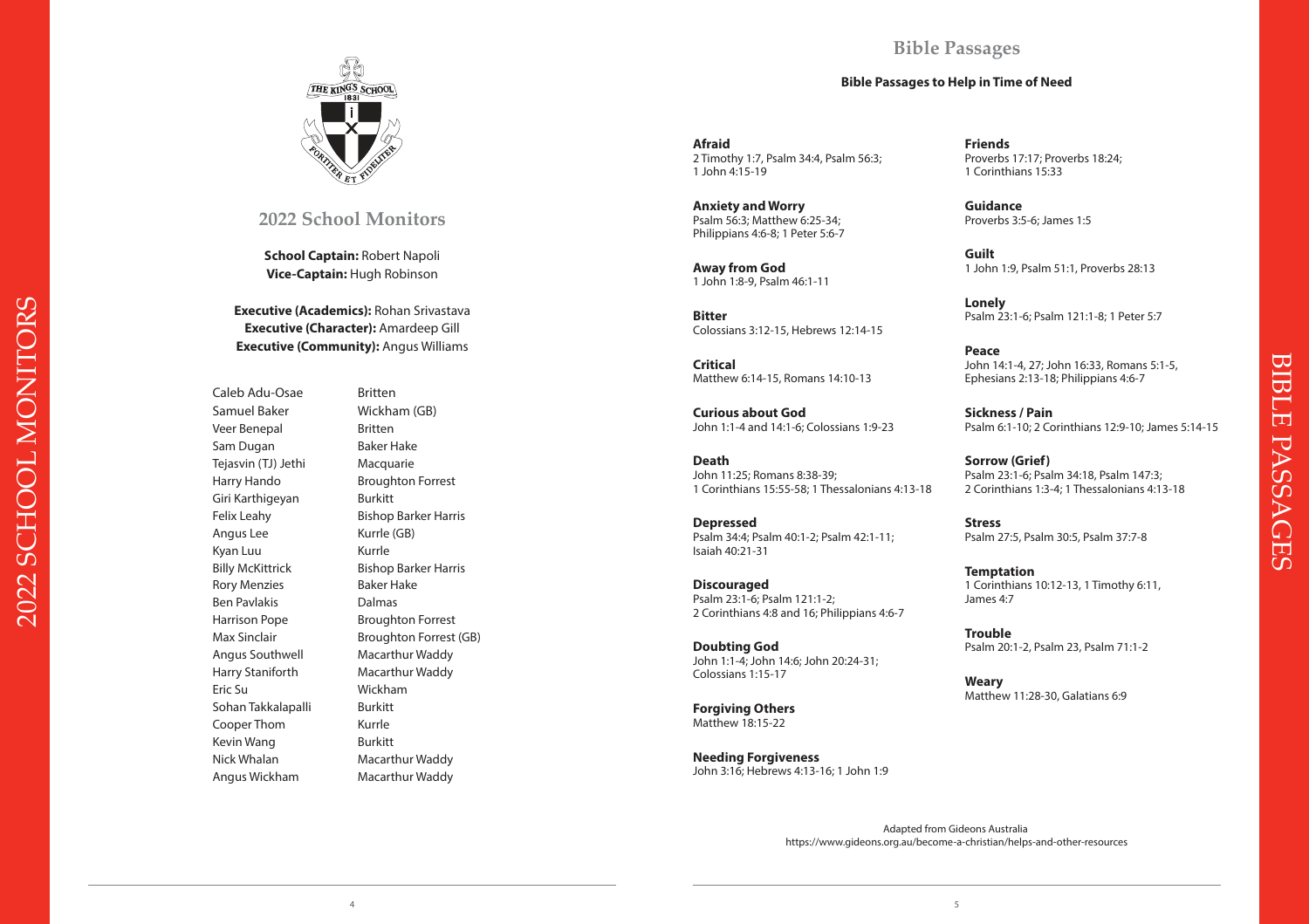## **Prayers**

#### **The Apostles' Creed**

I believe in God, the Father Almighty, maker of heaven and earth; and in Jesus Christ, his only Son our Lord, who was conceived by the Holy Spirit, born of the virgin Mary, suffered under Pontius Pilate, was crucified, dead, and buried. He descended into hell. The third day he rose again from the dead. He ascended into heaven, and is seated at the right hand of God the Father almighty; from there he shall come to judge the living and the dead. I believe in the Holy Spirit; the holy catholic church; the communion of saints; the forgiveness of sins; the resurrection of the body, and the life everlasting. Amen.

#### **The Lord's Prayer**

Our Father in heaven hallowed be your name, your kingdom come, your will be done on earth as in heaven. Give us today our daily bread. Forgive us our sins, as we forgive those who sin against us Lead us not into temptation, but deliver us from evil. For the kingdom, the power, and the glory are yours, now and forever. Amen.

#### **School Prayer**

Lord our Heavenly Father, who has gathered us together in the community of The King's School and has taught us that the way of excellence is the way of selfless service; help us to realise our responsibilities as members of our School. May nothing we do or say tarnish its good name, may loyalty mark our common life, let the love of all that is good and honest be our rule and may we compete in a way that will bring honour to your name. Take and use us to love and serve all people in the name of your son Jesus Christ our Lord.

## **Centre for Learning and Leadership**

The Library is open between 7.45am and 8.00pm Monday to Thursday, and between 7.45am and 4.00pm on Friday. The Library houses a large physical collection of fiction and non-fiction items and subscribes to an extensive online collection of research databases, eBooks, and audiobooks. A qualified staff of teacher librarians, librarian, and library assistant are available to assist staff and students with access to these resources and to provide reading and research advice.

Co-curricular activities run by the Library include the Reading and Writing Clubs, and the MakerPlace. A free tutoring service for boys in Years 7-12 operates in both the Library and Senior Study Centre. More information about this service and other Library services, resources, and programs can be viewed on the Senior Library Canvas pages at https://canvas.kings.edu.au/courses/18.





## **Appropriate Use of The King's School Network**

The King's ICT network provides students with access to KingsNet, email, other internal services and the internet. Appropriate use of the network is required of all students. Please ensure that you have read and completed the Student ICT Acceptable Use Policy for your campus as well as the Student Laptop Agreement Form for Senior School. These are both accessible from the ICT Services page on Kingsnet.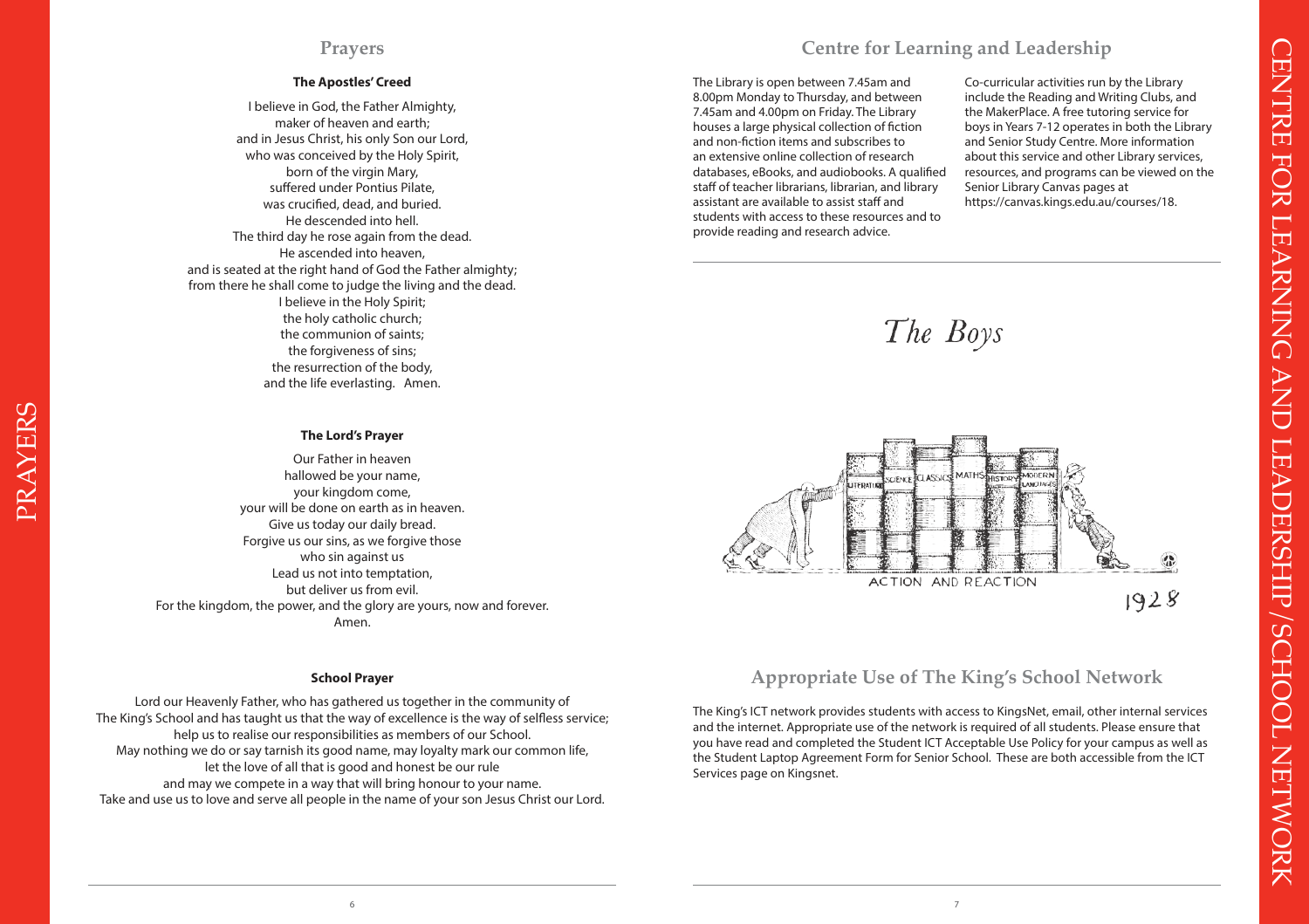## **Student Code of Conduct**

The 'Student Code of Conduct' is not intended as a complete guide to conduct, but for guidance on certain details. It is reviewed annually and kept to the minimum necessary to fulfil the School's responsibility as a guardian; to ensure the safety, welfare and happiness of all its members, and to make the essential arrangements for a community where study can flourish, and where each boy has the opportunity to develop his own talents in an atmosphere of self-discipline and mutual respect. The 'Student Code of Conduct' is aligned with the School's Policy of *BE SAFE + BE KIND = BE KING'S*.

The Student Code of Conduct applies at the School during the whole Term; to teams or individuals away from the School during Term; at all camps and School trips in Term time or holidays; subject to any modifications by Masters-in-Charge. Students need to be aware that they represent the School in all their words and actions, even when they are not at School or in uniform. The School may find it necessary to respond to any inappropriate behaviour no matter where it occurs.

#### **General Principles**

STUDENT CODE OF CONDUCT

CODE

**STUDENT** 

**DE** 

CONDUCT

In general, no boy shall say or do anything contrary to good order, decency and common sense. Boys are expected at all times to behave courteously, to show consideration for others and for the community as a whole, to value their own self-respect and the good name of the School.

Failure to observe these general principles will be regarded as a breach of School rules, and consequences may apply.

#### **1. Good Manners**

Good manners are small, habitual ways of showing others the consideration one would wish for oneself and of making social life more pleasant. The following is not an inclusive list but offers guidelines:

- (a) Open doors for others, and in particular, for adults.
- (b) Always stand when being addressed by an adult.
- (c) Stand aside to let people pass on stairways and in corridors. Do not push.
- (d) Stand up when a member of staff or visitor

comes into the room unless you have previously been asked not to do so.

- (e) Address members of staff or visitors as "Sir" or "Miss".
- (f) Never pass an adult whom you know without greeting him/her.
- (g) Adults must always leave the room first.
- (h) At concerts, plays and other events, consider the convenience of staff and visitors. Support School teams enthusiastically. Show appreciation of good play by the opposition. Tasteless barracking is not permitted.
- (i) At meals and other social occasions, offer adults refreshments before taking any yourself. Make a genuine attempt to talk to adults.
- (j) If you receive a letter of congratulations, acknowledge it; if you have been entertained, write a letter of thanks; if you receive unusual kindness or help, especially in areas beyond the normal duties of life, remember to thank the person.
- (k) Remember to show appreciation for the work of the non-teaching Staff and, where possible, make their job easier. Keep the School and its grounds tidy.
- (l) When away from the School and in public, act with consideration. Do not fool around or jostle members of the public or inconvenience people in any way.
- (m) If for any reason you are to be absent from School periods or activities, apologise in advance to the member of Staff concerned.

#### **2. Punctuality**

Any boy who arrives at school late without sufficient reason, may be detained for a similar period to that for which he was late. Persistent, unexplained lateness will be investigated. Boys who arrive late to school must see the Staff Centre Receptionist.

Boys must not dawdle between lessons.

#### **3. The Chewing of Gum**

The chewing of gum is forbidden.

#### **4. Spitting**

Spitting is forbidden.

#### **5. Online Conduct**

All students must read email communication and KingsNet notifications. Where appropriate, they should also respond and acknowledge. No student should send an email to "all students", nor respond to an "all students email", unless given express permission from a staff member.

Students are reminded to behave and 'speak' in the appropriate manner when using the online environment. Inappropriate behaviour will not be tolerated. See the *Students' ICT Acceptable Use Policy* found on KingsNet for further details.

#### **6. Mobile Phones and Devices**

Boys in Years 7-10 may bring a device to School, but it must not be seen or heard once they enter the property, until 3.25pm. Boys in Years 11 and 12 may bring a mobile phone to School but it must be used appropriately. Whilst in the classroom, in between periods, in Assemblies, Chapel, School or House Meetings, mobile phones and devices must be turned off or on silent and not be visible, unless otherwise instructed by a teacher.

At break times, Years 11 and 12 may use their mobile phone, provided they do not cause embarrassment or harm to fellow students, staff or visitors to the School. Usage must only occur out of the sight or all other Year groups; and be restricted to Day and Boarding House areas, eg study rooms, locker rooms, Year 12 Common Rooms and the Year 12 Centre.

Inappropriate use will see the mobile phone or device confiscated and will be held by the School Sergeant for the remainder of the day. If the mobile phone or device is confiscated a second time in a Term, the Sergeant will make arrangements with the student's parents for confiscation of a week or longer.

The full Policy is located on the Senior School KingsNet page.

#### **7. Staff and Students**

Staff (both academic and non-academic) are employed to promote your safety and wellbeing. If you believe, at any stage, that a staff member acts or speaks in an inappropriate manner towards you, then please report your concerns to your parents, Housemaster, a School Counsellor, the Deputy Head (Students and Community) or the Head of Senior School. Inappropriate behaviour does not include a

staff member giving instructions, correcting or disciplining a student in suitable ways, but may include bullying, lying, inappropriate physical contact or causing psychological stress.

#### **8. Behaviour Management**

The School wishes to have students who are keen to learn and who will assist teachers and other students with the learning process. To that end the School has initiated a *Behaviour Management Policy*.

The *Behaviour Management Policy* will be implemented as deemed necessary by staff, or may be used if repeated detentions are obtained. Differing levels of behaviour will result in the appropriate intervention, so as to encourage a safe environment for all students. The full *Behaviour Management Policy* document is available on the KingsNet Senior School page.

#### **9. Detention System**

- (a) *School Detentions (Blue Card):* Given by any member of the teaching staff for disciplinary or academic offences. Boys report to the School Sergeant's Office by 3.30pm each Friday afternoon where they will be given manual or set work for one hour.
- (b) *Saturday Detention (White Card):* Can only be given by the Deputy Head (Students and Community), and the Head of Senior School; the School Sergeant and teaching staff can make a recommendation to one of the authorities. Saturday Detentions are given for serious breaches of School rules or a serious problem with attitude to academic work.

Saturday Detention dress and attendance: Boys are to arrive at the School Sergeant's Office, dressed in full school uniform (No.1s) by 8.00am Saturday morning unless otherwise directed. Boys are to have with them a small bag containing a water bottle and PE gear (including a King's hat or K-cap), gear in which he can perform his work, and that will provide protection from the elements.

#### **10. Serious Offences**

Serious offences which put at risk the safety of members of our School community, may be subject to severe disciplinary action (including expulsion or suspension). Serious offences include the consumption, use or possession of the following, whilst in public or within the School precincts:

 $8$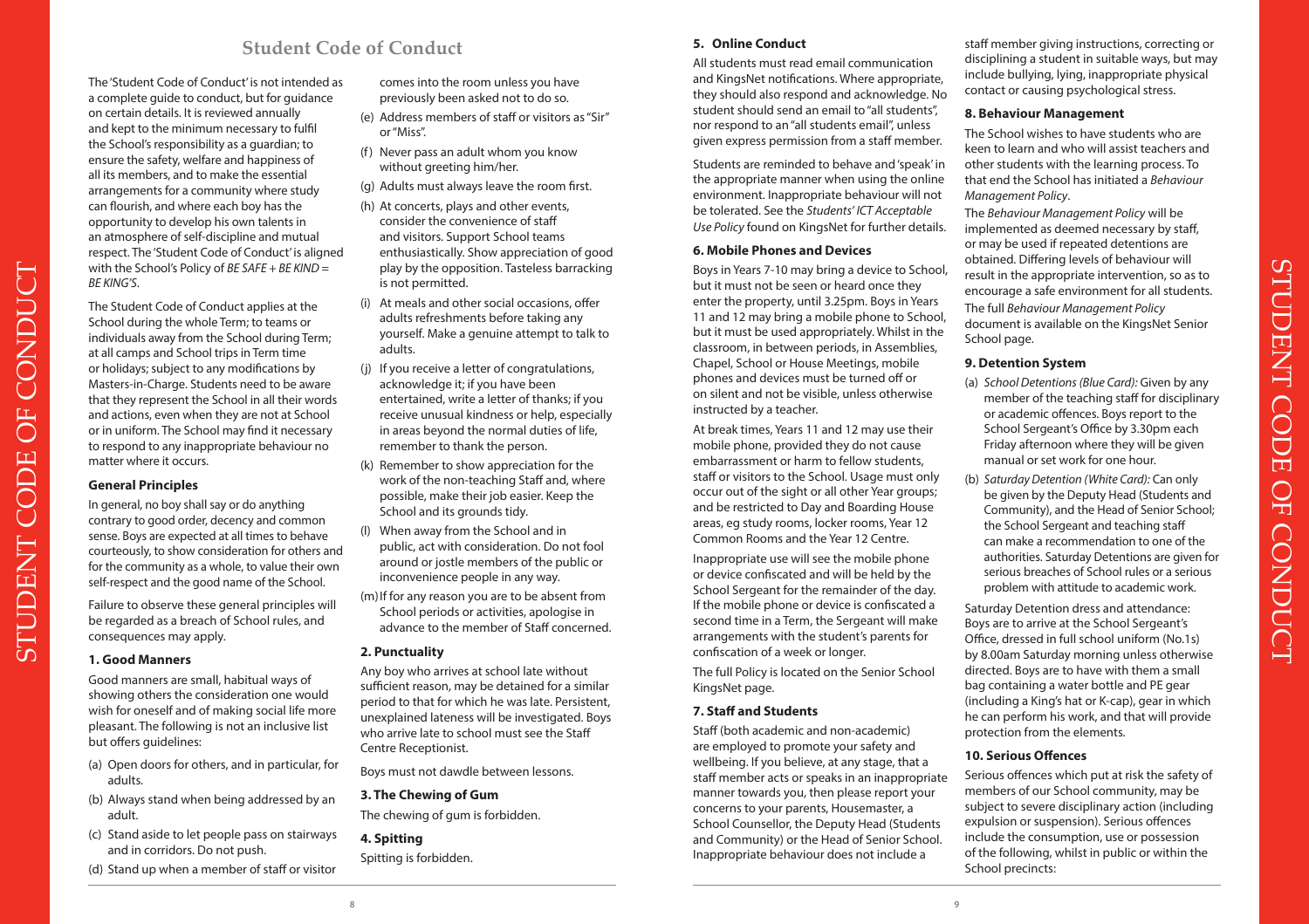**12. Absence**

the day.

**Partial Leave** 

It is important that parents are aware of the correct procedures to follow if their son should be absent from School. A roll is conducted at the start of each lesson and the school must account for each and every boy, each lesson of

*When a student needs to leave during the day or have partial absence (perhaps due to a specialist* 

*appointment) the following is expected.*  • Parents must complete the form on KingsNet using the "attendance icon".

Kingsnet.

#### **Special Leave Requests During Term Time:**

*The School asks that any leave outside of holiday time be requested well in advance and directed to the Head of Senior School.* 

• Special leave may be requested by using the Attendance icon on KingsNet. Please do not presume that leave has been approved until the Head of Senior School has given permission.

#### **Health Centre Visits:**

• If boys need to visit the Health Centre during P5 and 6, they need to see the Staff Receptionist first.

#### **13. Attendance to Sport - Training and Games**

If a boy is to miss sport due to a medical condition or an emergency family commitment. He or a parent is to make every effort to inform Team Management (Coach, Manager, Master in Charge and Director of Sport) well before commencement of the activity. The expectation is the night prior.

If a boy is requesting permission to miss sport for a planned event, his parents are required to apply for leave through the Director of Sport, via the Senior School page on KingsNet, more than seven days in advance of the sporting commitment.

If a boy is sick or injured, so that he will be unable to participate in sport, he must report to the Health Centre (if a boarder), or his parents (in the case of a day boy), must notify the Director of Sport before the sporting commitment.

If a boy is injured, the School's expectation is that he is in attendance, assisting Team Management or supporting from the sideline.

#### **14. The Cadet Corps (TKSCC) Leave Policy**

The King's School Cadet Corps Australian Army Cadet (AAC) values include Service, Courage, Respect, Integrity and Excellence.

It is expected that all cadets abide by these values:

 *Service:* The selflessness of character to place the interests of our Unit, our School and its people ahead of my own.

 *Courage:* The strength of character to say and do the right thing always, especially in the face of adversity.

 *Respect:* The humanity of character to value others and treat them with dignity.

 *Integrity:* The consistency of character to align my thoughts, words and actions to do what is right.

 *Excellence:* The willingness of character to strive each day to be the best I can be.

All Cadet Corps activities are considered a part of The King's School curriculum. Training Parades are scheduled activities that develop cadets' skills in preparation for the Annual Cadet Camp (AFX) and the Regimental Passing Out Parade (RPOP). The safety of cadets in the field is a priority and it is therefore

 $10$   $11$ 

important that cadets are properly trained. It is a School expectation that all cadets attend every Training Parade. An application for leave may be rejected at the discretion of the Commanding Officer or one of his delegates.

- (a) General: Leave will normally only be granted in the most exceptional cases, and then only if accompanied by an explanatory letter or completed Cadet Corps leave request from the cadet's parents or quardian. Appointments to see doctors, dentists, etc. must not be made for Corps Mondays.
- (b) Corps Training Parades: The approving authority for all leave applications for Training Parades is the Commanding Officer or one of his delegates. A cadet who requires leave is responsible for ensuring that completes the Application for Leave form on the TKS Cadet Corps page on KingsNet. All applications must be submitted on the Friday before a Corps Training Parade or at least one full school day before a Corps Parade. Disciplinary action may be taken against any cadet who fails to apply for leave in the correct manner, regardless of the reason for the application.
- (c) Annual Field Exercise (AFX) and Regimental Passing Out Parade (RPOP): The approving authority is the Head of Senior School/ Deputy Headmaster. A Special Leave Application form must be completed and submitted via KingsNet, including supporting documentation.

STUDENT CODE OF CONDUCT

 $Q<sub>H</sub>$ 

**CONDUCT** 

**CODE** 

**STUDENT** 

#### **15. Attendance**

Unless they have permission from their Housemaster or a letter from their parents, boys will be expected to attend all/any of the following:

- (a) House and Year Meetings
- (b) All teaching classes
- (c) Musical Ensembles, Bands and Choir practices and individual music lessons
- (d) Team practices
- (e) School fixtures
- (f) School appointments (eg Health Centre) **Detentions**
- (g) School Parades
- (h) Chapel and Assembly
- (i) Other School commitments

(a) E-cigarettes/vaping devices are banned substances: Boys are not to have possession of these (including packaging), use or supply to other students.

- (b) Smoking: The possession or use of smoking materials whilst in public or within the School precincts.
- (c) Alcohol: The possession or consumption of alcoholic beverages, ie beer, wine or spirits whilst in public or within the School precincts.
- (d) Drugs: The possession, supplying or use of illegal drugs is forbidden. All medicines and legal drugs, whether requiring a prescription or not, will be kept by House Matrons or the Hospital Sister, unless a boy has specific permission from his Housemaster to keep them in his possession.
- (e) Gambling: Every form of gambling, betting and sweepstake for money is forbidden.
- (f) Pornography: The sale or possession of any form of pornographic literature is forbidden.
- (g) Firearms and Missiles: The possession or use of firearms, explosives of any kind (including fireworks and projectiles) and knives, other than pocket knives, is forbidden.
- (h) Bullying: This is regarded very seriously and the School's policy is outlined in the Diary.
- (i) Misuse of technology: including inappropriate use of social media, using another student's or staff member's device or credentials, or filming.
- (j) Harassment of other students: including any unwelcome actions or words.

For further information see the Behaviour Management Plan on the Senior School page on KingsNet.

#### **11. Personal Property**

Boys may not borrow property without the owner's permission. Books and clothing are to be clearly marked with the owner's name. Boys are not to use other students' ICT devices or credentials without clear permission. To assist in safeguarding the welfare of boys and others, the School reserves the right to inspect boys' bags, lockers, mobile phones and other personal devices or lockers etc.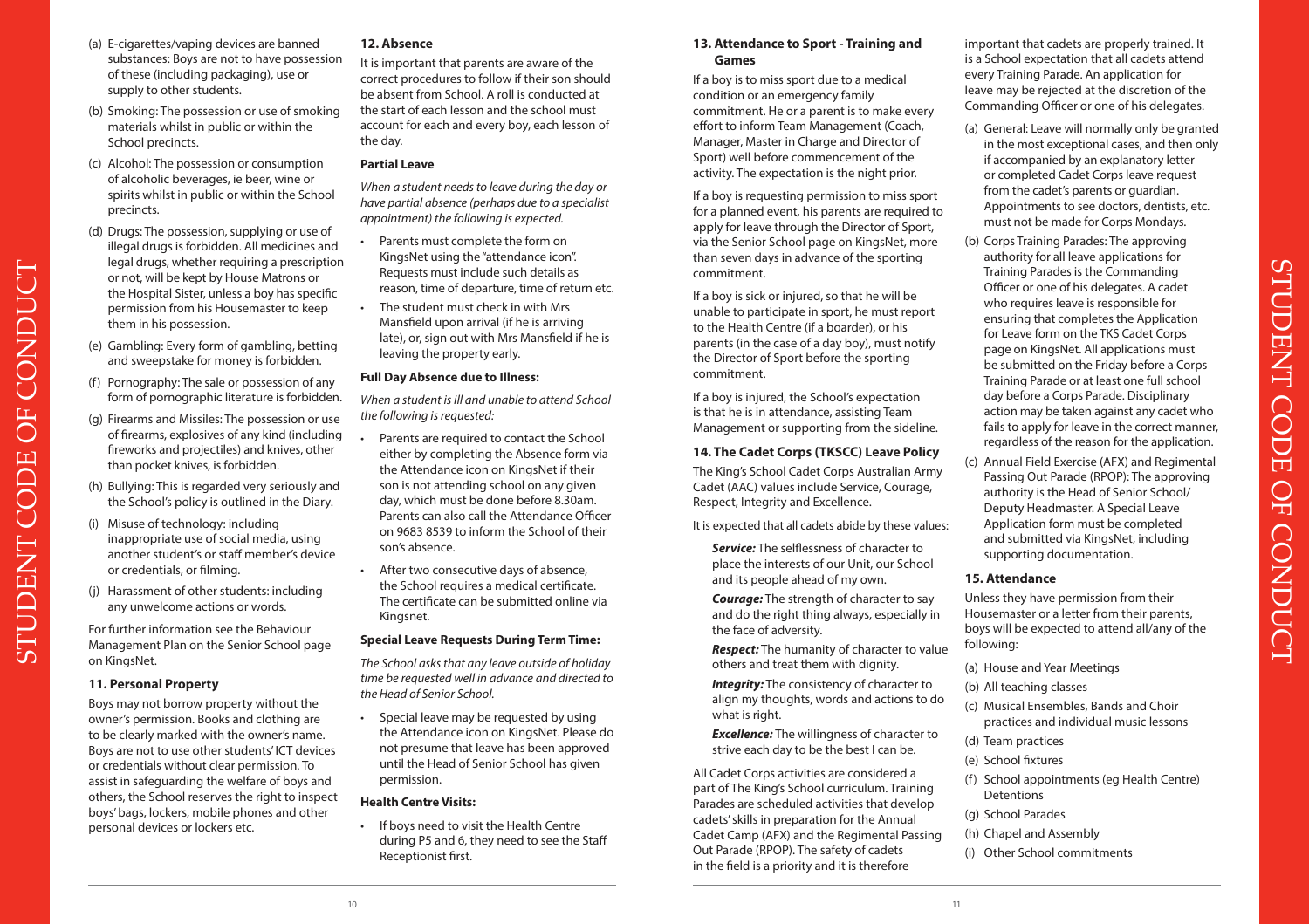#### **16. School Occasions**

There are certain significant occasions in the School year when the entire School is expected to be present. The following are compulsory:

(a) Speech Night

STUDENT CODE OF CONDUCT

CODE

**STUDENT** 

.<br>ل

CONDU

**DF** 

- (b) Head of the River Regatta
- (c) GPS Athletics Carnival
- (d) Certain winter Home sporting fixtures

Boys wishing to travel to either (b) or (c) with their parents may do so, providing an application is made in writing by them to the Housemaster. Otherwise, boys must report at the assembly time laid down and travel by School bus transport.

#### **17. Supervision of Students before and after School**

For your safety, please note the following:

There is no supervision for students in the Senior School before 7.10am unless they are attending an organised activity (ie sports training).

If students arrive between 7.10-7.30am the only supervised area is in the Dining Hall. A student may sit at the back of the Dining Hall where you may collect a beverage to enjoy. If you require breakfast, you must have purchased a token from the Braeside Shop.

The Library opens at 7.30am and students can go to there to study and be supervised.

From 7.45m to the beginning of School, the supervised areas of the School are in the Houses, Main Quad, Harris Courts or the Library.

After School, if students are not involved in an activity, the supervised areas include the Houses and the Library. Supervision will cease in the Houses at 6.00pm. The Library closes at 9.00pm Monday to Thursday and at 5.00pm on Fridays.

#### **18. The Academic Card System**

The monitoring system is in place to gain information from both academic staff and co-curricular staff about how a student is progressing and to guide a student in the expectations around organisation, classroom engagement and attitude.

#### There are three levels:

BLUE - A student needing extra support around organisation, attitude, using class time efficiently and completion of homework,

would be placed on a blue card. This enables the mentor or year co-ordinator to have regular conversations with the student to provide strategies based on classroom teacher and cocurricular staff feedback. This process usually runs for eight weeks to enable the student to learn and retain new habits.

YELLOW - A student will be moved to this level if they consistently do not meet expectations and refuse to engage in the process whilst on the blue card. The yellow card alerts the student that they now need to show significant engagement and improvement in their approach to all aspects of the school. This process usually runs for eight weeks with regular meetings with the year co-ordinator. If an improvement is shown, the student will move back on to the blue card.

RED - A student will move to this level when they still fail to reach the expectations around these areas. This level includes the student entering into a contract with the School. This will include actions that need to be taken to demonstrate that the student can continue to have their place at the school. This runs over a six week period with regular meetings with the year co-ordinator. The final meeting is with the Head of Senior School to determine the outcome for the student.

#### **19. Classroom Order**

There must be no eating or drinking inside School buildings, the Sports Centre and Swimming Pool. Boys are not allowed to use these premises unless a member of the Staff or Duty Monitor is present. Classrooms must be tidied by the outgoing classes. At the end of each day, windows are to be closed and locked and chairs put up on desks, where appropriate.

#### **20. Quadrangle and Passageways**

Shouting, pushing, running and boisterous behaviour are not permitted in these areas. Obscene language is obviously not tolerated.

#### **21. Chapel**

Boys must behave in Chapel in a manner fitting to a place of worship. There will be no talking in Chapel after the organist starts to play. Boys must enter and leave their seats in an orderly and timely fashion.

#### **22. Outside Sporting Bodies**

No boy may compete with outside sporting bodies when fixtures or activities clash with nominated School sporting commitments, without the permission of the Director of Sport.

#### **23. Outside Employment**

Boys sometimes take it upon themselves to acquire a part-time job after school or on a weekend. It is stressed that School commitments, including sport, take precedence over such jobs.

#### **24. Boarders' Leave**

During School terms, it is important for boarders to be able to take leave, and for parents, relatives, and friends to have access to them. The School wishes to maintain flexibility with leave arrangements, however, boys should not regard leave as an automatic right. At the same time, the School recognises that parents must have confidence that the School is exercising leave arrangements as carefully and responsibly as possible. Leave is administered by the Housemasters, who hold the boys in trust regarding their leave. If Housemasters are misled by boys going on leave, that trust is broken, and the School is unable to care for the boys to the best of its ability. The School and Housemasters can remove leave from boys, as a sanction for a wide range of misdemeanours.

The following leave regulations apply to all boarders. Special leave (eg harvest leave) requests must be directed to the Deputy Headmaster, otherwise all leave arrangements are made through Housemasters.

\*Taking leave generally means being taken out by or visiting an adult, who is then responsible for the boy while he is on leave.

\*Every boarder applies for leave using the School's online leave system. His parents then receive an email (generated automatically) which outlines details of this leave request. Parents then communicate with the Housemaster who then approves or declines leave. The system generates emails to parents and the boarder confirming approved leave.

\*No boy can take overnight leave without the knowledge and agreement of his parents. Overnight/weekend leave requests to the Housemaster must be made by the parents by 8.00pm on the Thursday prior to the leave. For

overnight/weekend leave with non-parental hosts, both parents and hosts must contact the Housemaster by 8.00pm. on the Wednesday prior to the leave. All boys are expected to write a thank you note or email to their overnight/ weekend leave hosts.

A boy on overnight leave is not permitted to return to School during the night for which he has leave, unless approved by his Housemaster.

Beach leave – Boarders will not be permitted day leave to go to a beach, unless supervised by parents or hosts.

#### **Departure times:**

Friday: Boarders may leave after School has finished, but must return on Saturday to fulfil sporting obligations.

Saturday: from after breakfast and when House and School obligations have been fulfilled. For Home matches on GPS rugby and football days, the Regatta and the GPS Athletics, leave does not commence until after the final game or event.

Sunday: from after breakfast and when House and School obligations have been fulfilled.

| Saturday: | Years 7-10                                     | 8.30pm  |
|-----------|------------------------------------------------|---------|
|           | Year 11                                        | 10.00pm |
|           | Year 12                                        | 11.00pm |
| Sunday:   | Either 8.30pm, or 30 minutes<br>before Chapel. |         |

With the permission of their Housemaster, boarders may return to school on Monday morning.

#### **Other Leave**

- (a) Lunch and Dinner Leave: Requests for a boy to join his parents for a particular meal in the Parramatta/Carlingford areas must be made to the Housemaster. This leave is for the meal only and should not interfere with a boy's prep time.
- (b) Evening Leave: The need for evening leave usually arises when staff arrange for groups of boys to attend performances at, for example, the theatre. Boys must request permission from their Housemasters, and must sign out and back in.
- (c) Kingsdene: Boys are allowed to visit the Kingsdene shops after accessing the online system. No boarder is allowed to be at

STUDENT CODE OF CONDUCT

 $Q<sub>H</sub>$ 

**CONDUCT** 

STUDENT CODE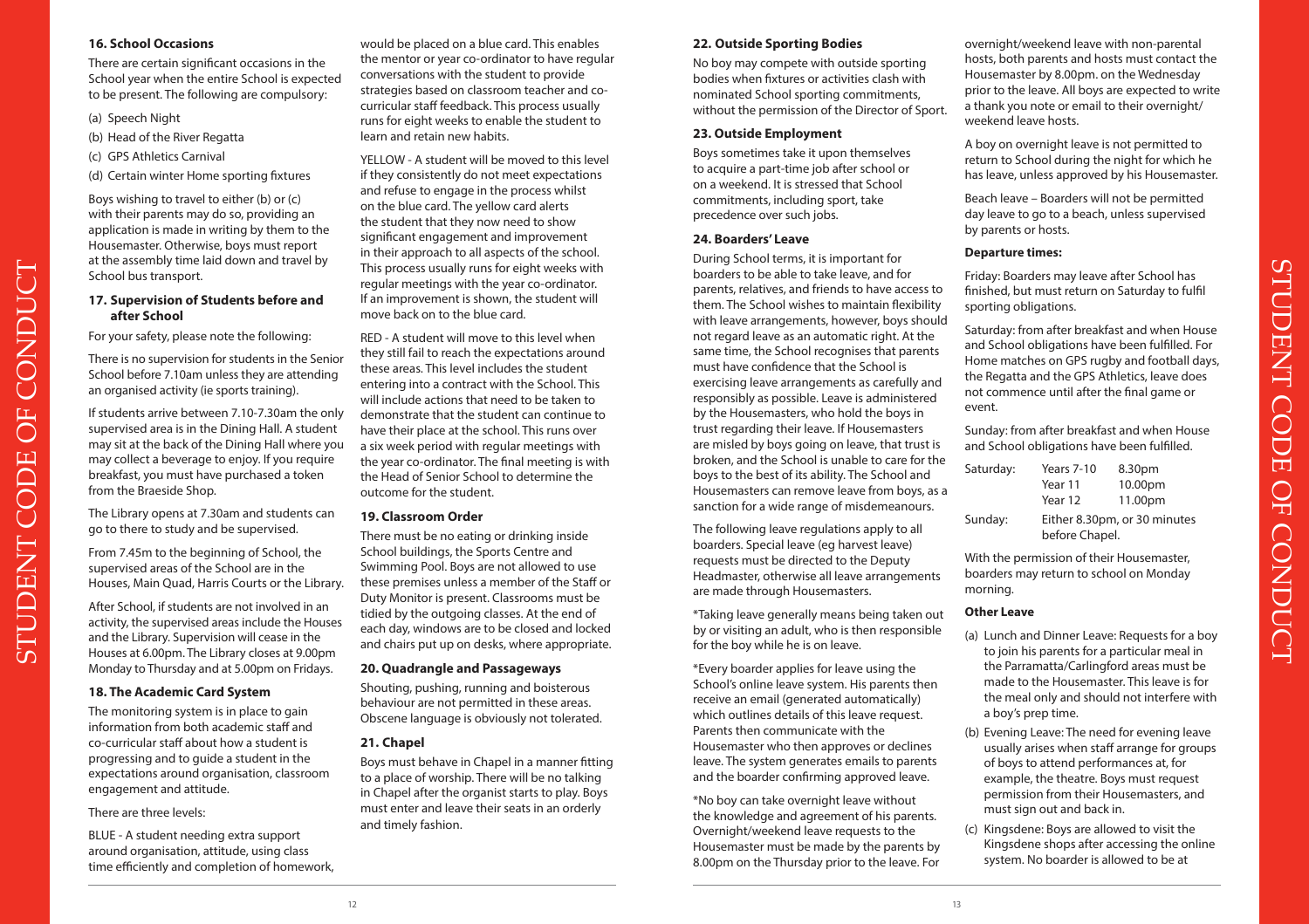Kingsdene after 4.30pm on any weekday. At all times, the School blues uniform or the summer dining room dress must be worn. Senior boys are not allowed to use junior boys to run errands to Kingsdene for them.

- (d) Parramatta/Local Area Shopping Leave: Housemasters may grant shopping leave to Parramatta on afternoons or weekends. Boys on these occasions may wear smart casuals. Boys must gain permission from the Master on Duty for all "day leave".
- (e) Parramatta/Local Area Special Leave: Housemasters, on Saturdays and Sundays, may grant special local leave to boys in groups of three or more to go to the cinema, etc. Boys on these occasions may wear smart casuals. Caltex Service Station is out of bounds to boarders at all times and to day boys during school hours and whilst on their way to and from school. [Hitchhiking on any Leave is strictly forbidden.]

#### **25. Free Travel**

Day boys are entitled to travel free by private or government bus and State Rail to and from school. Application forms can be obtained from the School Sergeant. Boys must tap their passes when they board public buses.

Boarders are entitled to travel free at the weekend, end of term and return by Countrylink Coach. Application forms can be obtained from the School Sergeant.

Boys wishing to travel on Countrylink Coach to stay with a friend are deemed as paying passengers. Boys must apply through the School Sergeant and the cost of the fare will be debited against the boy's School account.

#### **26. Driving Motor Vehicles**

Day boys who wish to drive to School may do so only upon a parent or guardian's written application to the School Sergeant. Boarders are to apply to the Director of Boarding if they wish to keep a car at the School. Permission for boarders will be granted only under exceptional circumstances.

If a boy arrives late to school three times in a Term, his driving to school privileges will be reviewed and if need be, he will lose the right to drive onto the School premises.

Any boy found driving dangerously, carrying passengers without permission, leaving the

School grounds during school time or driving to sport practices, will have his right to drive withdrawn. Once a boy has parked his car in the School grounds, he is not to visit it during school hours. No boy is permitted to ride a motorcycle to School without the permission of the School Sergeant.

#### Driving around the School:

In the morning parents are not to drive around the School, but are to drop their son off in the designated drop-off zones. Please be aware that there are only two points where you may be dropped off in the morning. The first is at the Turning Circle outside the main reception. Please do not park in this area, as buses are regularly arriving.

The second area you may be dropped is the carpark next to the White Oval Canteen (opposite the Sports Centre) or down the hill where there is a drop off zone. Please do not stop on the road in front of the Sports Centre. Please do not drive around other areas of the School (ie Day Houses or car parks) for safety reasons, as there are many pedestrians.

If you arrive through the gate at the top of Gowan Court, please stop on Bettington Road and walk up the hill and enter through the gate. We desire to be good neighbours and not cause congestion in the tight spaces of Gowan Court. Please do not park in Gowan Court or in parking spaces at the Kingsdene shops.

#### **27. Internal Bounds**

The following areas are out of bounds:

(a) The Common Room.

- (b) Classrooms and laboratories before school, during break, lunchtime, or after school. Boys who wish to use a classroom outside of class activities must have written permission from a member of staff.
- (c) The Music School during break, lunchtime and after school, unless boys have special permission from a member of staff to practise there.
- (d) Futter Hall, except for School functions or if boys have recognised duties there.
- (e) Other Day or Boarding Houses that are not your own. Boys seeking to visit other Houses must have the permission of that Housemaster.
- (f) White Oval, except for those School teams who are allowed to train there, ie 1st and 2nd XV, 1st and 2nd XI, Athletics teams. Permission to use it for any other activity must be obtained from the Director of Sport.
- (g) Turf wickets, unless attending an official game or practice.
- (h) The White and Doyle Canteens, except during times of trading.
- (i) All buildings used by Grounds and Maintenance staff.
- (j) The Prep School and Gowan Brae except where a boy has both the permission of his Housemaster and the Boarding House Master at the Prep School or Gowan Brae.
- (k) Tara Anglican Girls' School, except where a boy has both the permission of his Housemaster and the Boarding House Mistress of Tara.
- (l) All staff residences, except in an emergency or where a boy has received an official invitation.

(m) The Old Boys' building at Massie Field.

- (n) The Burns' Family Cemetery.
- (o) The Prep Pool.
- (p) The Doyle grounds for the practice of golf, except from the designated teeing areas.

#### **28. Paper and Rubbish**

All wastepaper and rubbish must be placed in the receptacles provided and not dropped or thrown in other places.

#### **29. School Property**

All damage to School property must be made good. Any damage which occurs must be reported to the School Sergeant immediately.

#### **30. Graffiti**

Under no circumstance is any boy to write or draw on any item of School property, including buildings.

#### **31. Swimming Pool**

Behaviour in the pool area must, at all times, satisfy the demands of common sense, safety and cleanliness. The following rules must be strictly observed and boys who break them will be barred from the pool.

To ensure cleanliness of the pool and surrounds:

- Swimming costumes only will be worn in the pool.
- Footwear and T-shirts will be worn to and from the pool.
- Food and drinks are not permitted.
- Boys must go to the lavatory before entering the pool.
- Boys coming directly from another sport must shower before entering the pool.
- To avoid injury, and to avoid interfering with others' use of the pools:
- Running or rough play of any kind is forbidden in the pools or surrounds.
- 'Bombing', whether from diving board or from the sides of the main pool, is forbidden.
- Ball games within the pool grounds are allowed only with the permission of the PDHPE staff.
- When lane dividing ropes are in position, they are not to be touched.
- When lanes 1 and 2 are roped off, they are for training purposes only.

STUDENT CODE OF CONDUCT

 $Q<sub>H</sub>$ 

**CONDUCT** 

**CODE** 

**STUDENT** 

- To maintain safety in the diving pool:
	- There will be no diving in the diving pool unless under staff supervision.
	- Entry to the diving pool is from the board only. Exit must be by the ladder.

**There will be no swimming at night unless authorised by the Head of Senior School or Director of Boarding.** 

#### *Only authorised persons may have access to the School swimming pools for the purposes of swimming or supervision of swimming.*

- 1. Access to the swimming pools for the purposes of swimming or supervision of swimming will only be provided to authorised staff who have completed the relevant training and hold the required qualifications.
- 2. Authorisation will only be provided to qualified staff, residents of the School, venue staff contractors or visitors who hire the pool facilities and is at the discretion of the School.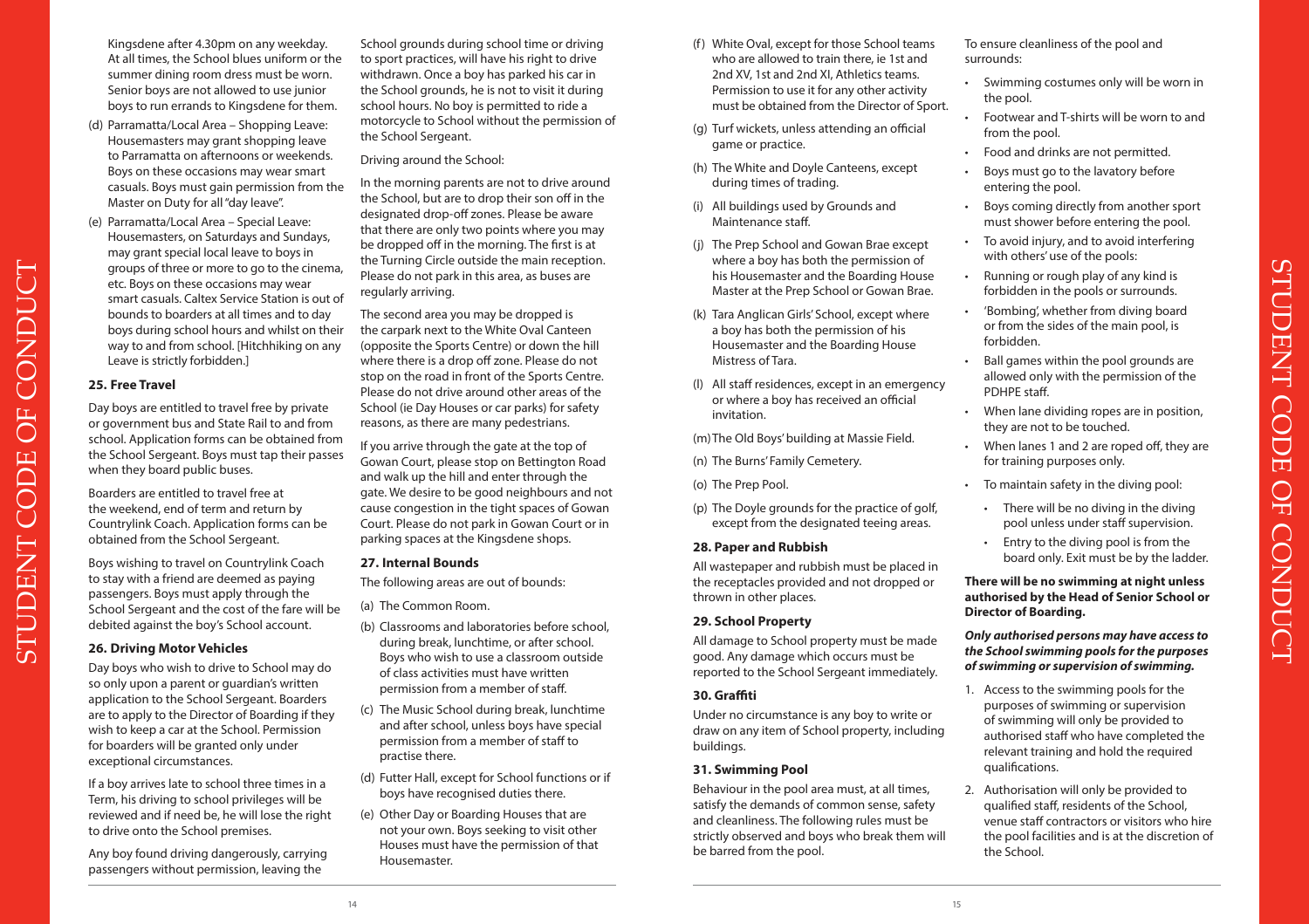- 3. Staff who wish to access the swimming pools for the purposes of private recreational swimming for their immediate families and guests must sign an undertaking that they:
	- agree to abide by the rules of conduct and the terms of this policy
	- have received appropriate induction training • hold the required current qualifications in CPR and water rescue.

#### *Students and other children must be supervised by an adult.*

- 1. A responsible adult must be in attendance at all times during aquatic activities. For use of the School's swimming pools the responsible adult must be authorised.
- 2. If students are involved in the activity, the responsible adult must be a teacher, Boarding supervisor or other nominated employee of the School.
- 3. Students of any age while in the care of the School must not be left unsupervised while in or around swimming pools or waterways.
- 4. Children under 10 years must be actively and closely supervised by a person who is at least 16 years old. An adult must still be present to take overall responsibility.

should treat it with great respect because its

It is a very distinct uniform and, if it is worn

Boys when in full uniform will have all buttons

Boys will not participate in any sport, organised or otherwise, wearing any part of the uniform. Boys will not compromise the uniform by wearing other types of shoes, shirts or jumpers

In summary, the uniform will be worn as a whole, not 'mixed' or 'matched' with other types

The uniform and what it stands for will be

Uniform Coat Day: (No.1 uniform) Certain days

treated with the utmost respect.

without care, we do it great harm.

meaningful.

done up.

mixed with it.

of clothing.

#### *All persons must comply with the Rules of Conduct.*

- 1. All persons who use the School swimming pools or are involved in other School aquatic activities are expected to comply with the rules of conduct for the venue. They must obey any instructions provided by signage, documented procedures and terms of use or given by supervisors or lifeguards who may be on duty.
- 2. No person is allowed to supervise or participate in any water-based activity while under the influence of drugs or alcohol.

#### **32. Fire**

Fire regulations and evacuation procedures are posted throughout the School and Houses and must be observed and regularly read. Drills will be held throughout the year.

#### **33. Electrical Appliances**

Electrical installations in Studies and Common Rooms must be approved by the Housemaster in accordance with regulations issued by the Property Manager who will arrange for inspections. No power switch is to be left on unattended, unless permission has been given by the Housemaster.

## **The Uniform**

The uniform is unique. Each boy in the School history and associated traditions are strong and throughout the year are designated as 'Uniform Coat Days' in the School Diary. On these days, the following guidelines apply:

- (a) The white shirt and black tie are to be worn.
- (b) The uniform coat jacket remains on outside the classroom unless directed otherwise by the Head of Senior School.
- (c) The wearing of the coat jacket in the classroom is at the discretion of the class teacher.
- (d) Under no circumstances are boys to change to blue shirt during the day.

#### **34. Dress**

Boys travelling to and from School in Terms 2 and 3 are required to wear full School uniform. This includes all boys travelling by car. During Terms 1 and 4 the uniform coat and tie are not required to be worn to School.

(a) *Face:* the face must be clean shaven (if necessary) each morning. No jewellery is to be worn.

- (b) *Blue or White Shirts:* Shirts must be clean and pressed, and in good condition. A black tie must always be worn with a white shirt except when worn with a School Blazer. The top button must be done up when wearing a tie and the second top button must be done up when no tie is being worn. When sleeves are rolled up, they must be done so above the elbow.
- (c) *Uniform Trousers:* Trousers must be clean and pressed with a cuff at the bottom, in good condition and the correct length. Side pockets are not permitted in school trousers.
- (d) *Belts:* Belts must be dark brown or black leather with a plain buckle. Two toned or coloured belts are not permitted.
- (e) *School Jumpers:* Jumpers must be clean and in good condition. Home knitted ones are allowed, providing they conform to the colours and pattern laid down.
- (f) *Shoes:* Only plain black shoes of approved style (ie with laces and without white or coloured stitching) may be worn. They must be in good condition and cleaned regularly.
- (g) *Uniform Coat:* The coat must be cleaned and pressed and in good condition. All buttons, gorget patches, Austrian knots and badges to be sewn on. Bottom coat pockets must be sewn up.
- (h) *Slouch Hat:* Hats must be in good condition, blocked properly, chin strap clipped in, puggaree to be clean and pressed, and will be worn at the correct slant. The hat is mainly worn on Cadet Corps Ceremonial days.
- (i) *Socks:* Socks must be black and in good condition.
- (j) *Ties:* Only a plain black tie may be worn with the School uniform. It must be worn at the correct length and done up at the collar.
- (k) *Bags:* Only crested blue bags will be allowed. Name must be clearly written on the outside of the bag.
- (l) *Raincoats:* Only the King's blue raincoat or drizabone may be worn. Dufflecoats, windcheaters, military style greatcoats or khaki raincoats are forbidden.
- (m) *Butcher's Coat (Blazer):* Will be worn by all boys in Years 11 and 12 during the week and at weekends. During the week, the coat will be worn with a blue shirt and a Monitors' tie or the black tie. When the coat is worn on

Saturdays and at official sporting occasions (eg tours), the Butcher's coat will be worn with a white shirt and any official TKS or GPS tie. Any other boy who has been awarded Colours may wear the blazer, but only on Saturdays and at official sporting occasions.

- (o) *K cap or bucket cap:* may be worn at school for sun protection. Either can only be worn with the coat or blazer when permission is granted by the Head of Senior School. "Tractor caps" are never to be worn with the School uniform.
- (p) *Year 12 Jerseys,* School fleeces or the like must not be worn with School Uniform.
- (q) Any boy who leaves Cadet Corps prior to Passing Out Parade in Year 12 must remove from his uniform any rank he has attained.

#### **35. Haircuts and Jewellery**

As we encourage a positive spirit and pride in the School, we ask boys to follow these guidelines concerning hairstyle:

- Hair on the head of a King's boy is to be: (a) Neatly groomed at all times
- (b) Worn short enough so that when hair is groomed, no hair touches the collar or extends below the top of the eyebrows

THE UNIFORM

**UNIFORM** 

**ENSID** 

- (c) Cut and groomed so that the bulk of hair on top of the head decreases gradually and blends with the sides and back
- (d) The absolute minimum length of hair is 12mm (No 4)
- (e) It is assumed that hair will not be cut so short or grown so long as to invite comment.
- Fade Cuts: If a fade cut is worn, the length at the lowest point is to be a No. 2 on the sides, and fade up to a No. 4 on top.
- Extreme hairstyles are inappropriate and not allowed, such as (buzz-cuts, mullets, stepped or under-cuts, streaked or bleached and similar styles), unnatural colours or combination of colours is not permitted.
- Boys may be sent home in order to rectify problems with their hair.
- Boys are to be clean shaven and sideburns are to:
- (a) Extend no lower than the point where the ear lobe joins the face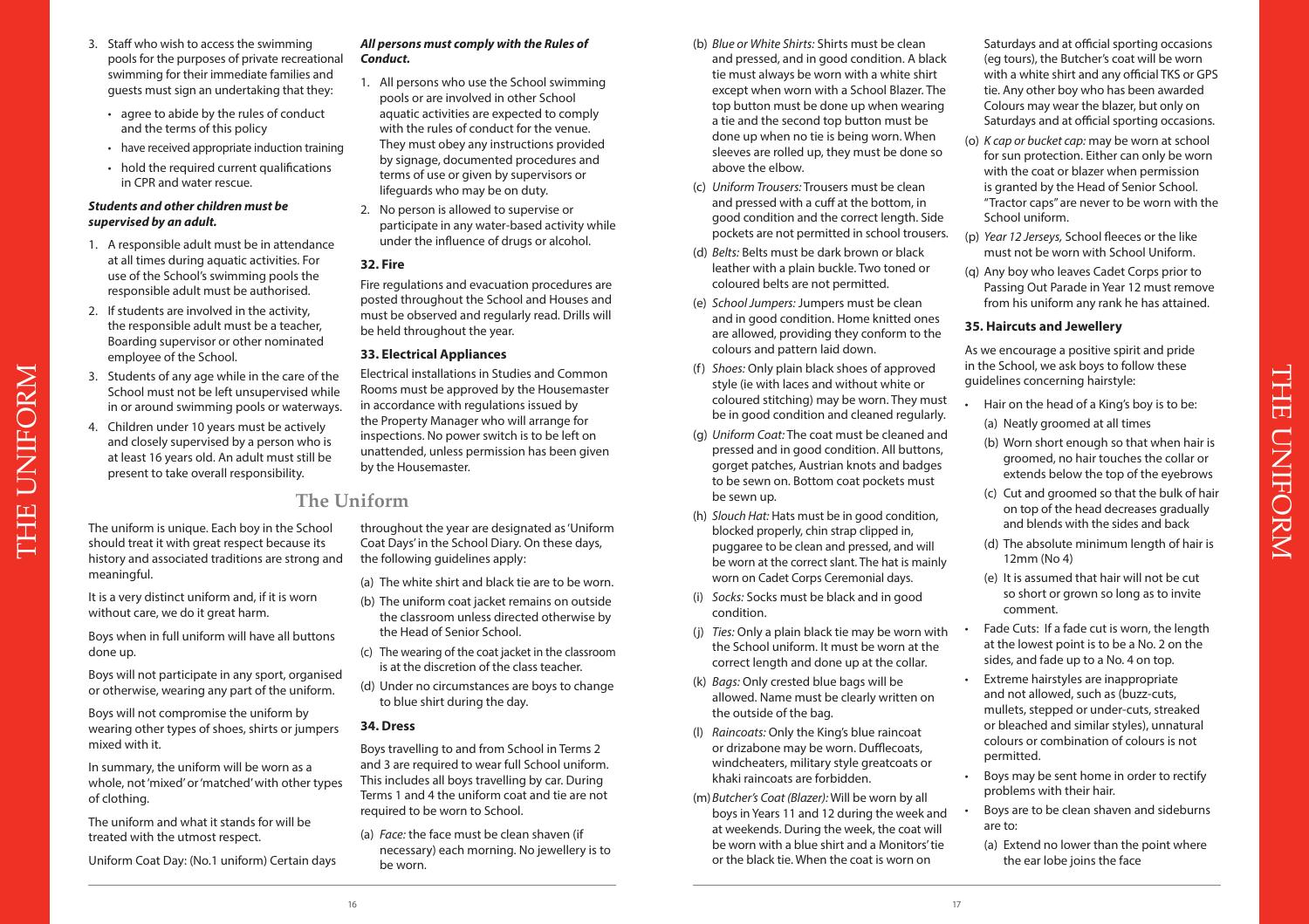- (b) Be squared off in a horizontal line at the bottom edge and
- (c) Be evenly trimmed to blend with the hairstyle and are to be an even width.
- Boys are not permitted to wear jewellery, other than a wristwatch. This includes earrings and studs. Boys will be asked to remove any such earrings or studs or any other visible piercing jewellery.
- For safety reasons no rings are to be worn on fingers.

#### **36. Excursions**

Boys on some School excursions are permitted to wear smart casual clothes, appropriate to the occasion. Tops must have a collar. Any boy who wears clothes which, in the opinion of a member of staff are unacceptable, will remain behind and do schoolwork. Thongs are strictly forbidden.

## **The King's School Anti-Bullying Policy**

#### **1. PREAMBLE**

- 1.1 In order for learning to take place effectively, every student must feel safe and secure at school. This means that bullying and intimidation are unacceptable because of the fear and anxiety they engender. All campuses of The King's School (the School) should be a place where all students can feel safe, secure and able to achieve their potential.
- 1.2 It is expected that all members of the School Community – staff, students and parents – will work together to ensure that bullying, whether verbal or physical, subtle or overt, face-to-face or via technology, does not happen.

#### **2. OBJECTIVES**

- 2.1 The objectives of this Policy are to:
	- (a) To create a school environment in which all students feel safe and secure.
	- (b) To foster optimum conditions of learning and teaching.
	- (c) To encourage reporting of bullying.
	- (d) To support the targets of bullying.
	- (e) To counsel perpetrators so that bullying behaviours stop.
	- (f) To provide, where necessary, appropriate disciplinary consequences for those who persist in bullying.

#### **37. Saturday Dress Regulations**

- (a) Summer: When travelling to the School for sport or for an away fixture, the following dress regulations will apply:
- (i) Cricket cricket whites
- (ii) Tennis TKS tennis uniform
- (iii) All other sports TKS navy blue polo shirt, white shorts, white socks and runners.
- (b) Winter: When travelling away, boys will wear either the School uniform, excluding hat, a School blazer or a tracksuit over the sports uniform. For away games boys will wear their full School tracksuit to spectate.

When the School is host, the full School uniform, excluding hat, or a School blazer, will be worn at all times outside the Boarding House. Around the School, boys may wear sensible casuals, including footwear (but not thongs).

#### **3. POLICY**

- 3.1 The School is committed to ensuring that each student can feel safe and secure at school. Bullying by students will not be tolerated under any circumstances.
- 3.2 Counselling and/or disciplinary action will be taken in any case where a student is found, upon reporting and investigation, to have bullied another student.

#### **4. WHAT IS BULLYING?**

4.1 Bullying is repeated verbal, physical, social or psychological behaviour that is harmful and involves the misuse of power by an individual or group towards one or more persons.

 Cyber bullying refers to bullying through information and communication technologies (discussed in more detail below).

- 4.2 There are many types of bullying, which may include any one or more of the following:
	- (a) physical: punching, hitting, tripping, kicking.
	- (b) verbal: teasing, using offensive names, being abusive, constant criticism, inappropriate comments about a person's appearance, belittling remarks;
	- (c) non-verbal: writing offensive notes, rude gestures, graffiti;
- (d) psychological: spreading rumours, hiding or damaging possessions, inappropriate use of information technology, unauthorised use of camera phones
- (e) emotional: deliberately excluding others from a group, refusing to sit next to someone, overtly encouraging other people to actively ignore or avoid a person;
- (f) sexual harassment: which involves behaviours such as unwanted touching, inappropriate joking, taunting or teasing of a sexual nature; and/or exposure.

#### **5. WHAT IS CYBER BULLYING?**

- 5.1 Cyber bullying is the carrying on of some of the above forms of bullying (whether while at school or not) by use of electronic technologies such as email, websites, Facebook, online chatrooms, Twitter, blogs, Snapchat, Instagram etc. Cyber bullying can include:
	- (a) sending hateful or threatening comments or pictures via MSN, mobile phone, the internet or social networking sites;
	- (b) using technology to socially exclude someone;
	- (c) posting rude, explicit or embarrassing pictures of someone on the internet;
	- (d) stealing someone's identity in order to harm them in some way;
	- (e) putting pressure on a person to send revealing or compromising pictures of themselves;
	- (f) covertly filming, recording or taking a picture of someone and posting the images on the internet to cause hurt;
	- (g) 'outing' and disseminating confidential information about someone;
	- (h) flaming and multi-messaging to clog up a person's electronic system and to cause them distress;
	- (i) using aliases and pseudonyms in chat rooms and on social networking sites in order to harass and upset;
	- (j) engaging in cyber stalking and the invading a person's privacy
- 5.2 Sexting can be another type of cyber bullying. Sexting involves taking sexually explicit photos and making them available for others to see via a mobile phone or the internet. Sending explicit images of anyone including

yourself is a crime if you are under the age of 18 years. If the person in the picture is under the age of 16 years, it can be a very serious crime resulting in charges of paedophilia.

#### **6. WHAT BULLYING IS NOT**

- 6.1 Behaviours that do not constitute bullying include:
	- (a) mutual arguments and disagreements (where there is no power imbalance);
	- (b) not liking someone or a single act of social rejection;
	- (c) one-off acts of meanness or spite; or
	- (d) isolated incidents of aggression or intimidation.
- 6.2 However, these conflicts still need to be addressed and resolved.

#### **7. THE SCHOOL'S ANTI-BULLYING STRATEGIES**

- 7.1 The methods used by the school to discourage bullying will vary from time to time and will depend on the needs of the School. The measures that are currently in place to discourage bullying, include but are not limited to:
	- (a) emphasis is on preventative and early intervention including wellbeing programs;

 $\overline{\phantom{a}}$ 

ANTI-BULLYING POLICY

POLICY

**ANTI-BULLYING** 

- (b) classroom teachers will clarify with their students the School's policy on bullying at the start of the school year;
- (c) this policy being available in the School portal and printed in students' diaries;
- (d) undertaking year-level surveys (Years 4 to 12) of student wellbeing and bullying behaviour;
- (e) undertaking surveys on boarder wellbeing;
- (f) including open discussions on antibullying strategies in the curriculum;
- (g) ensuring effective pastoral support for students through the appointment of teachers, housemasters, tutors, year level coordinators, boarding house supervisors and other staff;
- (h) encouraging students to report incidents and assist them in adopting strategies to deal with bullying;
- (i) employing School Counsellors who have specialist skills in helping both victims of bullying and identified bullies;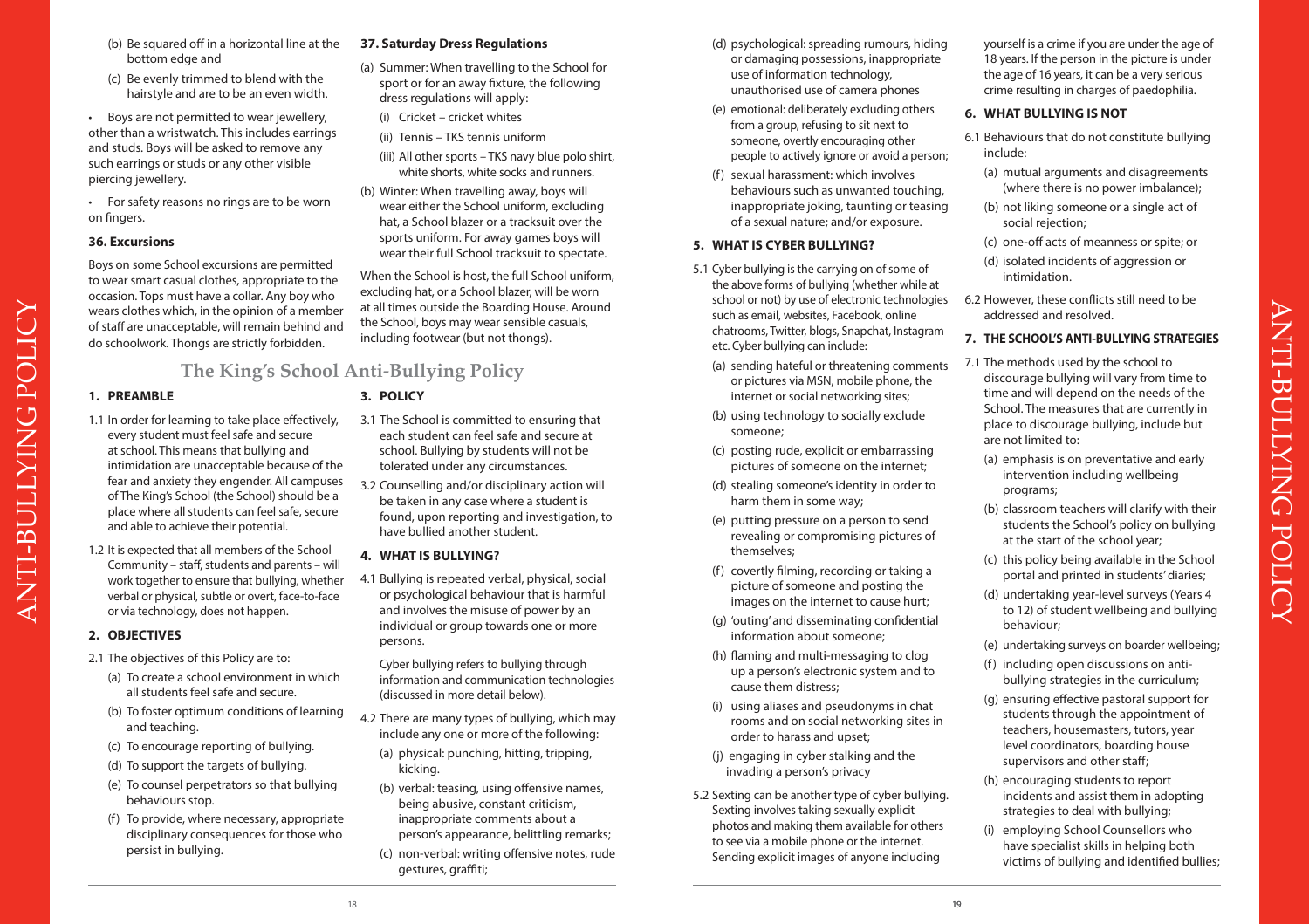- (j) training staff to detect bullying behaviour;
- (k) employing a suitable range of sanctions (including suspension and expulsion) to deal with and discourage bullies;
- (l) use of School Diaries for recording of instances of bullying and measures to address, display of Netiquette Agreement and Essential Agreement (PYP) material,
- (m) reviewing this policy from time to time to ensure that it remains effective and relevant.

#### **8. RESPONSIBILITIES AND REPORTING**

- 8.1 Staff of the school have a responsibility to:
	- (a) be vigilant when in the classroom, when supervising around the grounds, in boarding houses and at co-curricular activities and be observant of signs of distress or suspected incidents of bullying;
	- (b) educate students about bullying;
	- (c) empower students to act to stop bullying if they witness it occurring;
	- (d) model non-bullying behaviour at all times including tolerance and acceptance;
	- (e) offer support to students who are bullied;
	- (f) listen and respond to all complaints of bullying;
	- (g) record students' unacceptable behaviour; and

ANTI-BULLYING POLICY

ANTI-BULLYING POLICY

- (h) report incidents of unacceptable behaviour to the Housemaster and if deemed sufficiently serious to the Head of Preparatory School or Tudor House or the Deputy Headmaster of the Senior School and the School's Counsellor. (See Note below).
- 8.2 Parents have a responsibility to:
	- (a) take an active interest in their child's School life to be aware of any problems;
	- (b) take seriously any reports of bullying that their child makes to them;
	- (c) encourage their child to be verbally assertive rather than retaliate with action;
	- (d) report to the Housemaster or School Counsellor incidents of bullying of which they become aware (see Note below);
	- (e) encourage their child to report bullying if they experience it or witness it happening; and
- (f) work collaboratively with the School to resolve incidents of bullying when they may occur.
- 8.3 Note: If the nature and seriousness of the bullying behaviour is such that it may be criminal or require consideration of mandatory reporting, staff or parents should report the matter to the Headmaster. This may include physical assault, threats of violence, problematic sexual behaviour or child-to-child sexual abuse. Refer to the School's Child Protection Policy for more information.
- 8.4 Students have a responsibility to:
	- (a) ensure their behaviour does not intimidate or harass other students;
	- (b) stop bullying behaviour when they witness it;
	- (c) report bullying behaviour to staff as soon as they become aware of it (preferably their Housemaster or Student Counsellor or other staff member with whom they feel comfortable to talk to);
	- (d) behave as responsible digital citizens and do not tell anyone your passwords, private details or access codes.
- 8.5 If students require further help it can be obtained from:
	- Kids Helpline 1800 551 800
	- Lifeline 13 1114
	- Beyond Blue 1300 22 4636

www.bullyingnoway.gov.au

www.kidshelp.com.au

- **9. CONSEQUENCES**
- 9.1 Students who are found to have engaged in bullying behaviour will generally, in the first instance, be counselled. This may also involve a mediation session if appropriate.
- 9.2 Students who do not respond to counselling and/or mediation, and who repeatedly bully others may face suspension or expulsion.
- 9.3 The leadership position of any student who is found to persistently bully others will be removed.
- 9.4 The continued enrolment in the School of a student who is found to persistently bully others will be reviewed.





# **Counsellor@kings.edu.au**

## Counsellor@kings is a **confidential** email link to the School Counsellors.

Please use this email link to speak to a counsellor in person if you are experiencing any difficulties.

> **You can also access kidshelpline on 1800 551 800 24 hours a day 7 days per week.**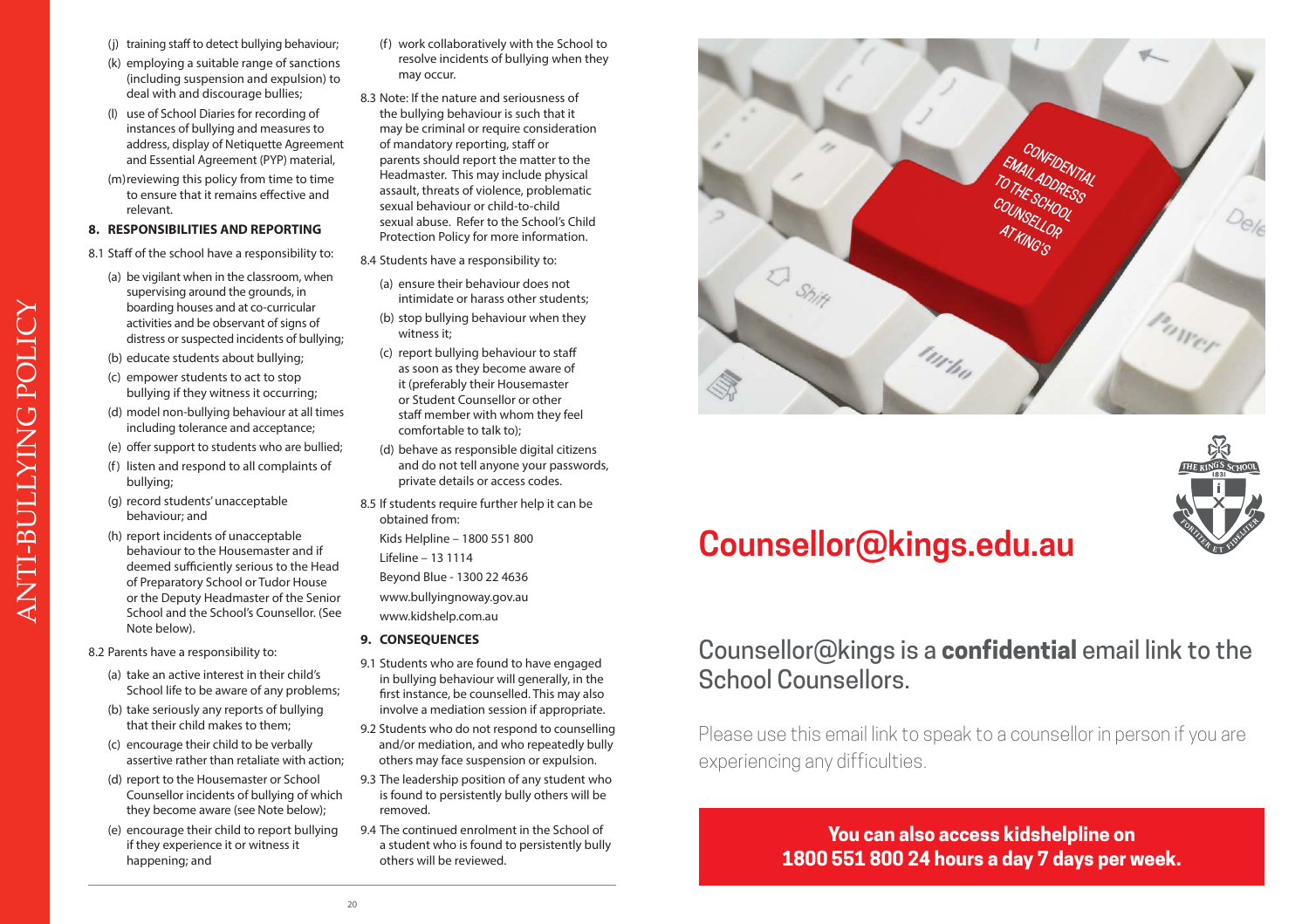

## **The King's School Cadet Corps**

The King's School Cadet Corps is the oldest cadet unit in Australia and with a current posted strength in excess of 870 cadets is also one of the largest. The history of The King's School Cadet Corps can be traced back to the foundation of a Volunteer Unit at St Mark's Collegiate School, Macquarie Fields on 29 March 1866. This Unit was commanded by Captain William Dalmas and upon the amalgamation of St Mark's Collegiate School and The King's School, the unit transferred to The King's School. In August 1868, royal assent was granted for the formation and naming of The King's School Cadet Corps. The initial objectives of this unit were:

- to encourage leadership
- to develop self-discipline (after the pattern of Army discipline)
- to be of service to King and Country whenever called upon.

Since that time, cadet corps training has occurred in one form or another at The King's School. Over time the Cadet Corps has developed and retained many traditions but has also sought new and innovative training experiences for boys of the Cadet Corps.

The Cadet Corps is woven into the fabric of The King's School, the uniform worn each day by the boys at The King's School also being that

of The King's School Cadet Corps. This uniform also enjoys the distinction of being the oldest continuously worn military uniform in Australia. As a consequence, the School and the Cadet Corps have the obligation to ensure a high standard of uniform at all times.

Boys enter the Cadet Corps in their final term of Year 8 and remain in the Cadet Corps until

the end of Term 2 Passing Out Parade in Year 10. From that point, boys may elect to remain in the Cadet Corps or participate in the School's Community Outreach Program or Work Experience Program. The majority of boys though elect to remain in the Cadet Corps in Year 11 and a significant number continue until the end of Year 12, as they are able to recognise the value of opportunities in leadership offered by The King's School Cadet Corps program. The Cadet Corps Training Year, rotates through the following cycle:

- Term 4 Home Training Parades
- Term 1 Home Training Parades, culminating in the Annual Field Exercise (AFX) during Camps Week
- Term 2 Promotions Courses: Year 9 Junior Leaders' Course (JLC), Year 10 Senior Leaders' Course (SLC) and Year 11 CUO/WO Course (CWC)
- Term 3 Promotions Courses

In Terms 4 and 1, a range of training activities are undertaken, predominately at school. In the initial two years of training, these activities include abseiling, confidence course, camouflage and concealment, drill training, first aid training, practice trekking, initiative and outdoor survival activities, high ropes course and navigation. In their third and fourth years in the Cadet Corps, boys have the opportunity to participate in more specialised training and support roles as members of specialist platoons including Cadet life, Medics, Pioneers, Quartermaster's Store, Reconnaissance, Roping, Signals, Media and Design, SES and Fire Safety Platoons. Boys of all ages in the Cadet Corps also have the opportunity to be members of the Cadet Corps' Marching Band.

The Annual Field Exercise (AFX), typically held during Camps Week during the final week of Term 1, allows the Cadet Corps to place into action its previous two terms of training and allows cadets to develop important life skills such as initiative, leadership, resilience and teamwork in a challenging but safe environment. Annual Camp utilises Singleton Military Area and the adjoining Pokolbin State Forest for its AFX (Annual Field Exercise).

The Cadet Corps Annual Ceremonial and Regimental Passing Out Parade is conducted on the final day of Term 2 on the JS White Oval. The parade involves the entire Cadet Corps and provides an opportunity to farewell the departing Year 12 members of the Cadet Corps.

In Term 3 cadets have the opportunity to take up leadership roles following Promotion Courses. The first opportunity for promotion comes after the first year of Corps Training. The Cadet Corps is reliant upon cadet leadership, with leadership opportunities ranging from being a Section Commander responsible for up to eight cadets through to the Cadet Corps' preeminent leadership roles of Adjutant and

Regimental Sergeant Major who oversee the entire Cadet Corps.

Attendance at all Cadet Corps training activities is compulsory and leave is only granted in exceptional circumstances. If a cadet hopes to request leave from a Training Parade, he is required to locate, print and complete an 'Application for Leave' form and submit it along with relevant supporting documents to the Staff Centre Reception desk. He must then attend at Break on the Friday before Parade to discuss his application with the Commanding Officer or the Attendance Officer. Medical appointments should not be booked on Cadet Corps Parade days. All approved Leave Requests are logged and may be examined as part of the Promotions Courses.

Request for leave from the Annual Field Exercise (AFX) or Regimental Passing Out Parade (RPOP) must be completed via KingsNet using the Special Leave Application Form and include supporting documentation. The approving officer is the Head of Senior School/ Deputy Headmaster.